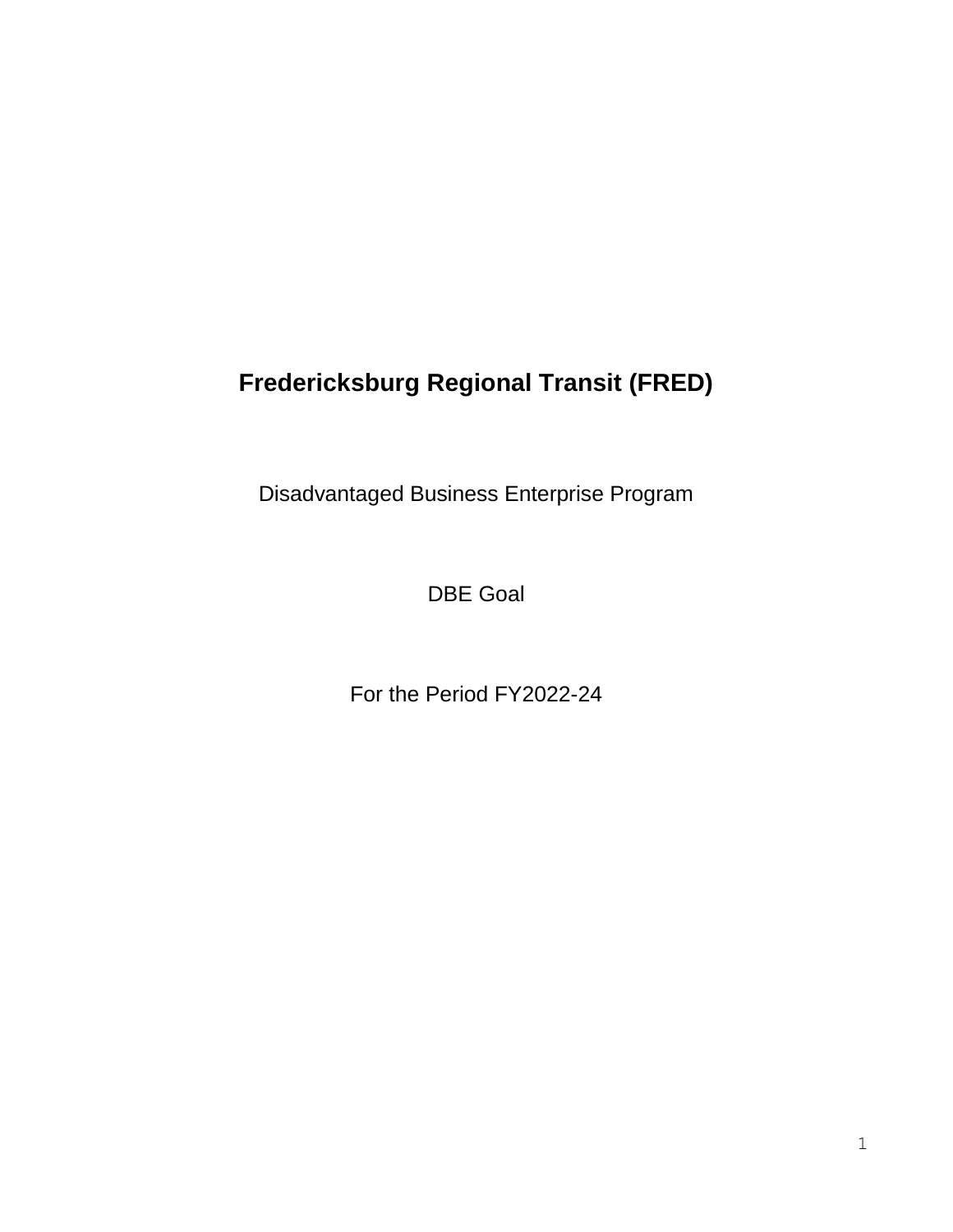#### **49 CFR Section 26.45: Overall FY2022-24 DBE Goal for Fredericksburg Regional Transit**

#### **Disadvantaged Business Enterprise (DBE) Utilization Goal**

Fredericksburg Regional Transit's (FRED) overall goal for the utilization of DBEs in FY2022-24 is 2.4 percent of the value of Federal Transit Administration (FTA)-assisted procurements, exclusive of FTA funds used to purchase transit vehicles. FRED will deploy race-neutral means to achieve this goal.

#### **Methodology Used to Calculate Overall Goal**

#### **SUMMARY**

Fredericksburg Regional Transit (FRED) has established an overall goal for Disadvantaged Business Enterprise (DBE) participation in the agency's federally funded contracts in accordance with regulations of the United States Department of Transportation (DOT), 49 CFR Part 26. This regulation requires recipients of Federal funds to use a methodology based on demonstrable data of relevant market conditions and is designed to set a participation goal the recipient would expect DBEs to achieve in the absence of discrimination. FRED expects to spend more than the DBE goal-triggering threshold amount of \$250,000 in FY2022 in connection with the procurement of goods and services (other than transit vehicles) used in the day-to-day operation of the system. FRED will review its procurement opportunities in FY23 and FY24 to determine if those opportunities continue to exceed \$250,000; if so, FRED may adjust its goal to reflect changes in the nature of those opportunities.

#### **GOAL FOR FY2022-24**

FRED has established an overall goal of 2.4 percent DBE participation for FY2022-24 on U.S. Department of Transportation (DOT)-assisted contracts, 100 percent of which is to be achieved by race-neutral means.

#### **METHODOLOGY**

In setting its FY2022-24 DBE goal, FRED considered all potential contracting opportunities. Those opportunities are shown in the table below. In calculating the goal, the agency has weighted the various contracting opportunities to reflect their relative contribution to the total value of all anticipated opportunities. As can be seen, FRED's contracting opportunities are spread across a variety of activities. Not all amounts budgeted for particular areas of activity represent contracting opportunities.

FRED used two principal data sources to help determine the proposed DBE goal: 1) the U.S. Census Bureau's American Fact Finder Database for statewide information about the number of establishments in various sectors [\(factfinder2.census.gov](http://factfinder2.census.gov/faces/nav/jsf/pages/index.xhtml)); and 2) the Virginia Department of Transportation's Searchable Disadvantage Business Enterprise Database [\(http://www.dmbe.virginia.gov/cgi-bin/dbe\\_search.cgi](http://www.dmbe.virginia.gov/cgi-bin/dbe_search.cgi)). The North American Industry Classification System (NAICS) Codes used in FRED's analysis are shown in Table 2 below.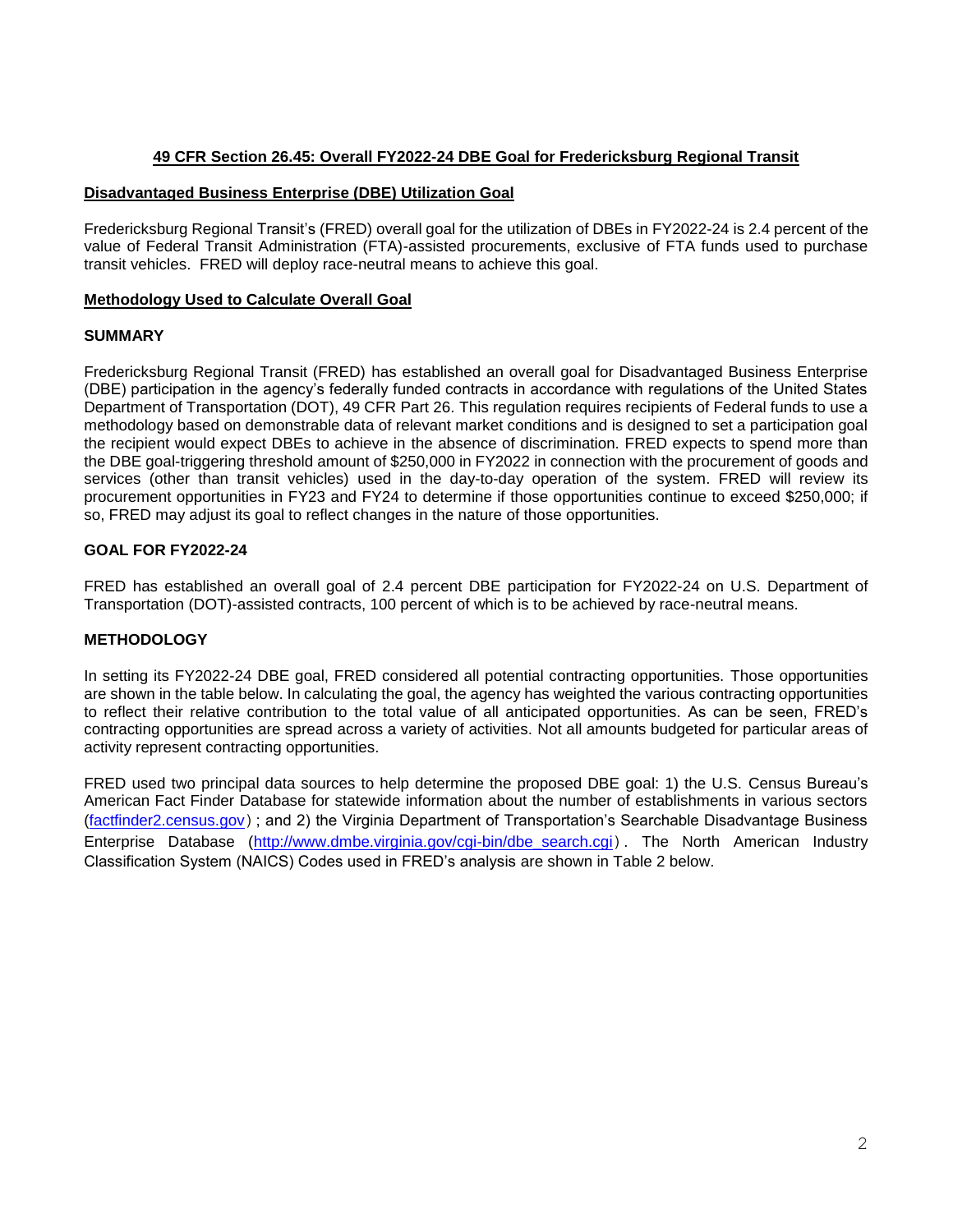| <b>Budget Code</b> | <b>Projects</b>                        | <b>Budgeted</b>  | Contract         |  |
|--------------------|----------------------------------------|------------------|------------------|--|
|                    |                                        | Amount           | Opportunity      |  |
| 431600             | <b>Landscaping Services</b>            | 6,000.00<br>S    | \$<br>6,000.00   |  |
| 433100             | Repairs and Maintenance.               | 105,000.00<br>S. | \$<br>105,000.00 |  |
| 433200             | Maintenance Service Contracts          | 20,000.00<br>\$  | \$<br>20,000.00  |  |
| 435000             | Printing & Binding                     | Ś<br>15,000.00   | \$<br>15,000.00  |  |
| 436000             | Advertising                            | 35,000.00<br>\$  | \$<br>35,000.00  |  |
| 454100             | Equipment Lease/Rental                 | 2,000.00         | \$<br>2,000.00   |  |
| 460010             | <b>Office Supplies</b>                 | \$<br>15,000.00  | \$<br>15,000.00  |  |
| 460070             | <b>Repair and Maintenance Supplies</b> | 275,000.00<br>S. | \$<br>275,000.00 |  |
| 481130             | New Bus Stop Signs                     | 51,000.00        | Ś<br>17,000.00   |  |
| 482020             | <b>Furniture and Fixtures</b>          | 25,000.00        | \$<br>20,000.00  |  |
| 482130             | <b>Additional Shelters and Benches</b> | 20,000.00<br>Ś   | Ś<br>20,000.00   |  |

FRED has determined that these types of goods and services are the ones most likely to be used over the course of FY2022-24 and for which contracting opportunities will arise.

## **Local Market Area**

The Local Market Area is the area where the majority of potential FRED contractors and subcontractors are located and the area in which FRED spends the substantial amount of its contracting dollars. The Local Market Area is used to identify the pool of all potential vendors and the pool of DBE-certified vendors for the goods and services FRED anticipates procuring.

For purposes of determining the DBE participation goal, FRED considers the entire Commonwealth of Virginia to be the Local Market Area. Based on historical FRED procurements, the agency believes that this market area accurately reflects the region within which the vast majority of its contracting dollars are spent and within which the vast majority of its potential contractors and subcontractors reside and do business.

#### **Total Number of Enterprises and DBE-Certified Companies in Virginia**

The total number of all enterprises located in FRED's Local Market Area that would be available for USDOT– assisted procurements was extracted from the NAICS database hosted by the U.S. Census Bureau. The NAICS codes used for this analysis are shown in Table 2.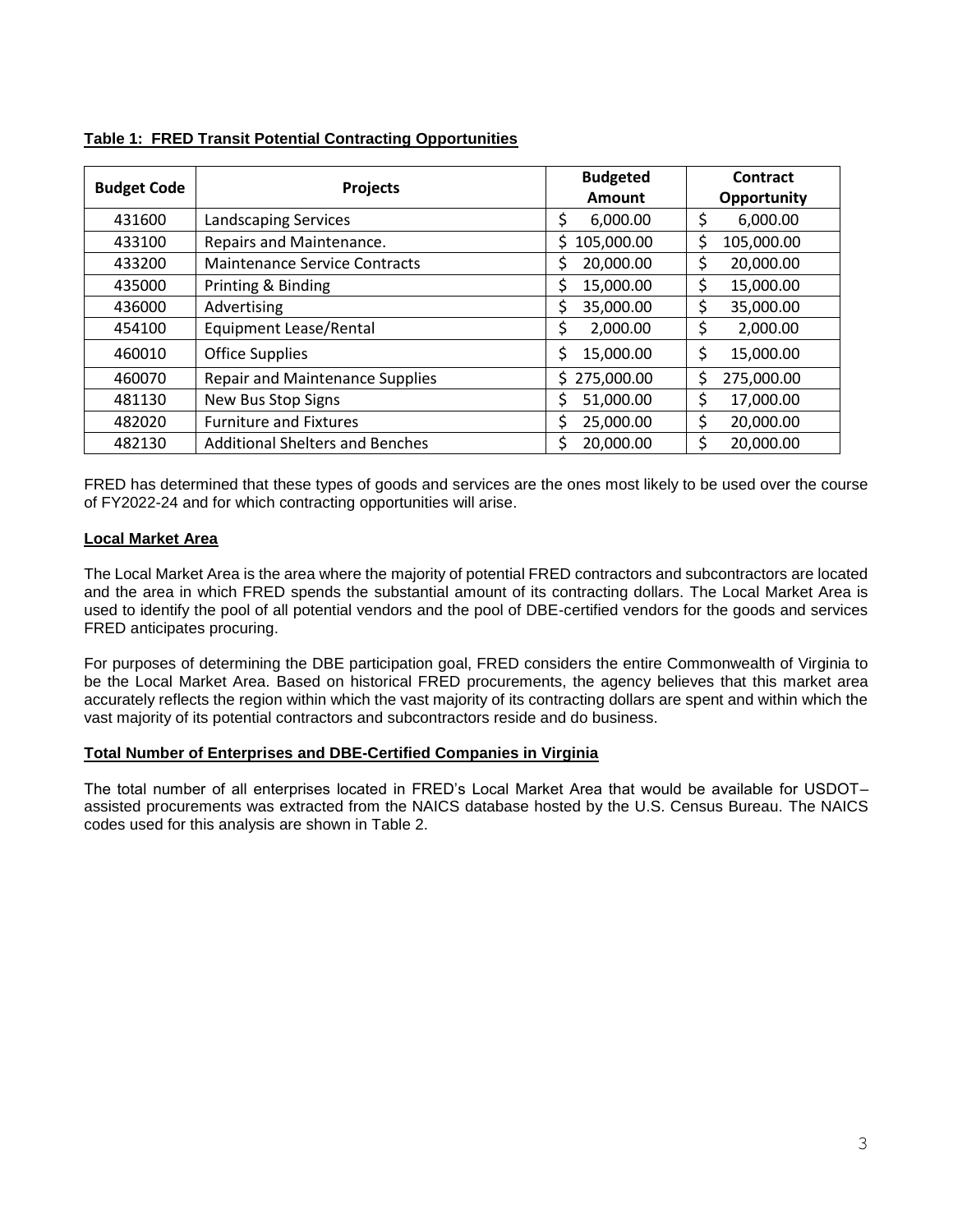### **Table 2: NAICS and Budget Codes**

| <b>Budget Code</b> | <b>NAICS CODE</b>                              | <b>NAICS DESCRIPTION</b>                                                                                                                                                          |  |  |
|--------------------|------------------------------------------------|-----------------------------------------------------------------------------------------------------------------------------------------------------------------------------------|--|--|
| 436000             | 541810<br>541860<br>541850                     | Ad agencies; direct mail; outdoor ads                                                                                                                                             |  |  |
| 433100             | 811111<br>811118<br>811113<br>811212<br>811213 | Automotive engine repair; Other automotive mechanical and electrical<br>repair and maintenance; Automotive transmission repair; Communication<br>equipment repair and maintenance |  |  |
| 433200             | 561730                                         | <b>Landscaping Services</b>                                                                                                                                                       |  |  |
| 433200             | 561720                                         | <b>Janitorial Services</b>                                                                                                                                                        |  |  |
| 435000             | 323117<br>323120                               | Printing; Binding                                                                                                                                                                 |  |  |
| 454100             | 532420                                         | Office equipment and machinery rental or leasing                                                                                                                                  |  |  |
| 460010             | 453210                                         | <b>Office Supplies and Stationery Stores</b>                                                                                                                                      |  |  |
| 460070             | 441310                                         | Automotive Parts and Accessories Stores                                                                                                                                           |  |  |
| 481130             | 339950                                         | Sign Manufacturing                                                                                                                                                                |  |  |
| 482020             | 442110                                         | <b>Furniture Stores</b>                                                                                                                                                           |  |  |
| 482130             | 624221                                         | <b>Temporary Shelters</b>                                                                                                                                                         |  |  |

To estimate the number of ready, willing and able DBE firms available to work in the NAICS code sectors cited above, we analyzed the Commonwealth of Virginia's DBE vendor database. VDOT's DBE database includes companies that reside in the Commonwealth, and companies that are located out of state.

We believe use of these databases yields a reasonable estimate of the total number of enterprises and total number of ready, willing and able DBE firms performing work in the relevant NAICS code categories.

This information is summarized in Table 3 shown below.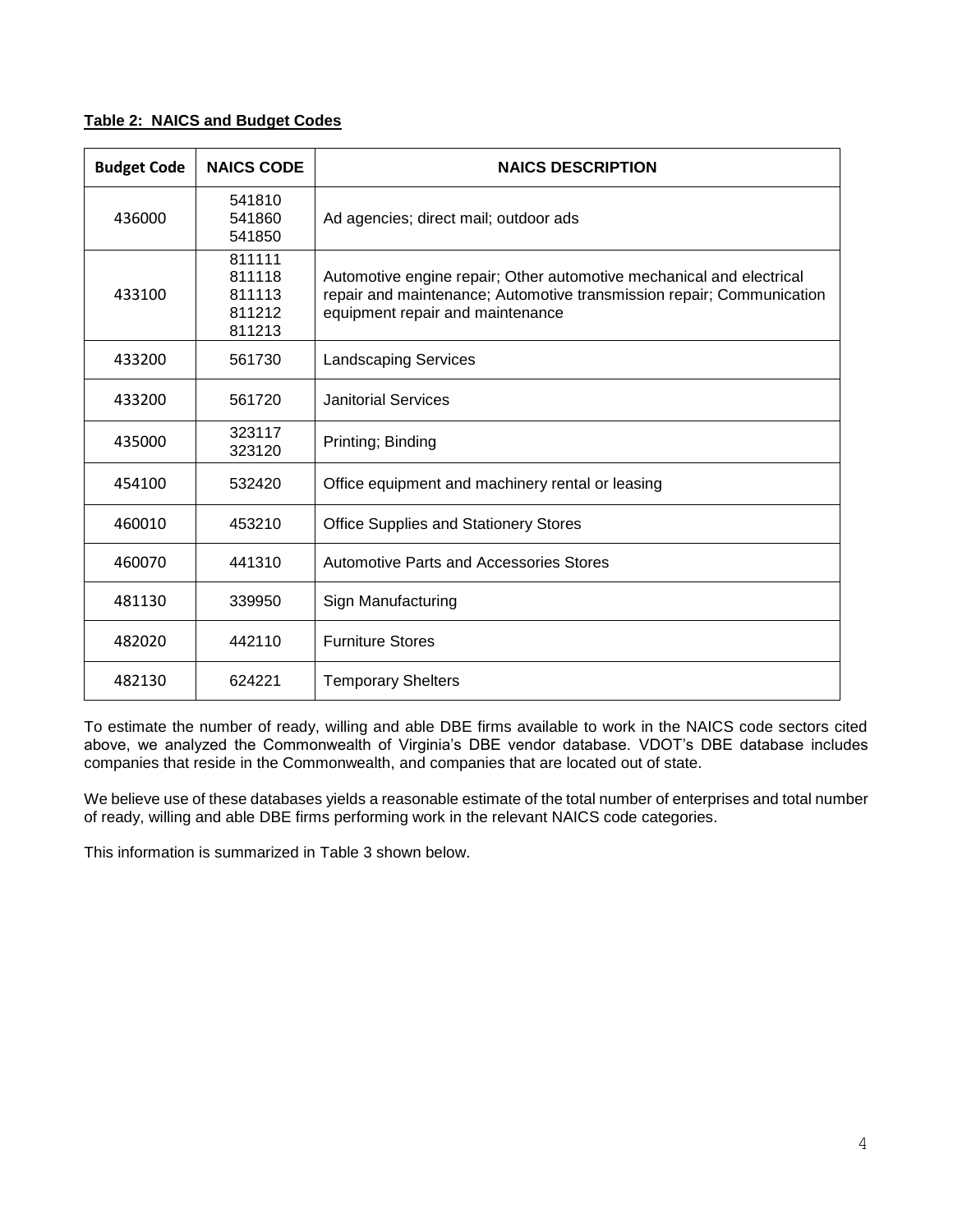| <b>NAICS CODE</b>                              | <b>NAICS DESCRIPTION</b>                                                                                                                                                                                  | No. of VA<br><b>Establishments</b> | Registered<br><b>VA DBEs</b> | % DBEs<br>of Total |
|------------------------------------------------|-----------------------------------------------------------------------------------------------------------------------------------------------------------------------------------------------------------|------------------------------------|------------------------------|--------------------|
| 323117<br>323120                               | Printing; Binding                                                                                                                                                                                         | 36                                 | 11                           | 30.56%             |
| 339950                                         | Sign Manufacturing                                                                                                                                                                                        | 124                                | 10                           | 8.06%              |
| 441310                                         | <b>Automotive Parts and Accessories Stores</b>                                                                                                                                                            | 991                                | 3                            | 0.30%              |
| 442110                                         | <b>Furniture Stores</b>                                                                                                                                                                                   | 684                                | $\overline{2}$               | 0.29%              |
| 453210                                         | <b>Office Supplies and Stationery Stores</b>                                                                                                                                                              | 85                                 | $\mathbf{1}$                 | 1.18%              |
| 532420                                         | Office equipment and machinery rental or<br>leasing                                                                                                                                                       | 16                                 | $\overline{2}$               | 12.50%             |
| 541810<br>541860<br>541850                     | Ad agencies; direct mail; outdoor ads                                                                                                                                                                     | 383                                | 65                           | 16.97%             |
| 561720                                         | Janitorial Services                                                                                                                                                                                       | 2,233                              | 116                          | 5.19%              |
| 561730                                         | <b>Landscaping Services</b>                                                                                                                                                                               | 2,842                              | 91                           | 3.20%              |
| 624221                                         | <b>Temporary Shelters</b>                                                                                                                                                                                 | 96                                 | 9                            | 9.38%              |
| 811111<br>811118<br>811113<br>811212<br>811213 | Automotive engine repair; Other automotive<br>mechanical<br>electrical<br>and<br>repair<br>and<br>Automotive<br>transmission<br>maintenance;<br>repair; Communication equipment repair and<br>maintenance | 2,516                              | 14                           | 0.56%              |

### **Table 3: Number of Virginia Enterprises and DBEs by NAICS Code**

#### **Determining FRED's DBE Contracting Goal**

FTA guidance material for setting DBE goals suggests the use of weighting factors to reflect the relative value of contracting opportunities in different areas of activity. For FRED Transit in FY2022, there are eleven (11) main areas of activity. Most of FRED's activity during FY2022 will be in small procurements and purchases that are distributed among activities relating to the day-to-day operations of FRED's system.

The guidance suggests the following formula for determining the base figure percentage of ready, willing and able DBE firms for DOT-assisted projects:

#### *Numerator: Ready, Willing and Able DBE Firms (by category & weighting) divided by*

#### *-------------------------------------------------------------------------------------------------------------------------- Denominator: All Ready, Willing and Able Firms (by same numerator categories)*

Using this formula and the weighting factors for each activity area yields a weighted DBE goal for each area. The individual weighted goals are then summed to yield an overall DBE goal of 2.4 percent for all procurement opportunities.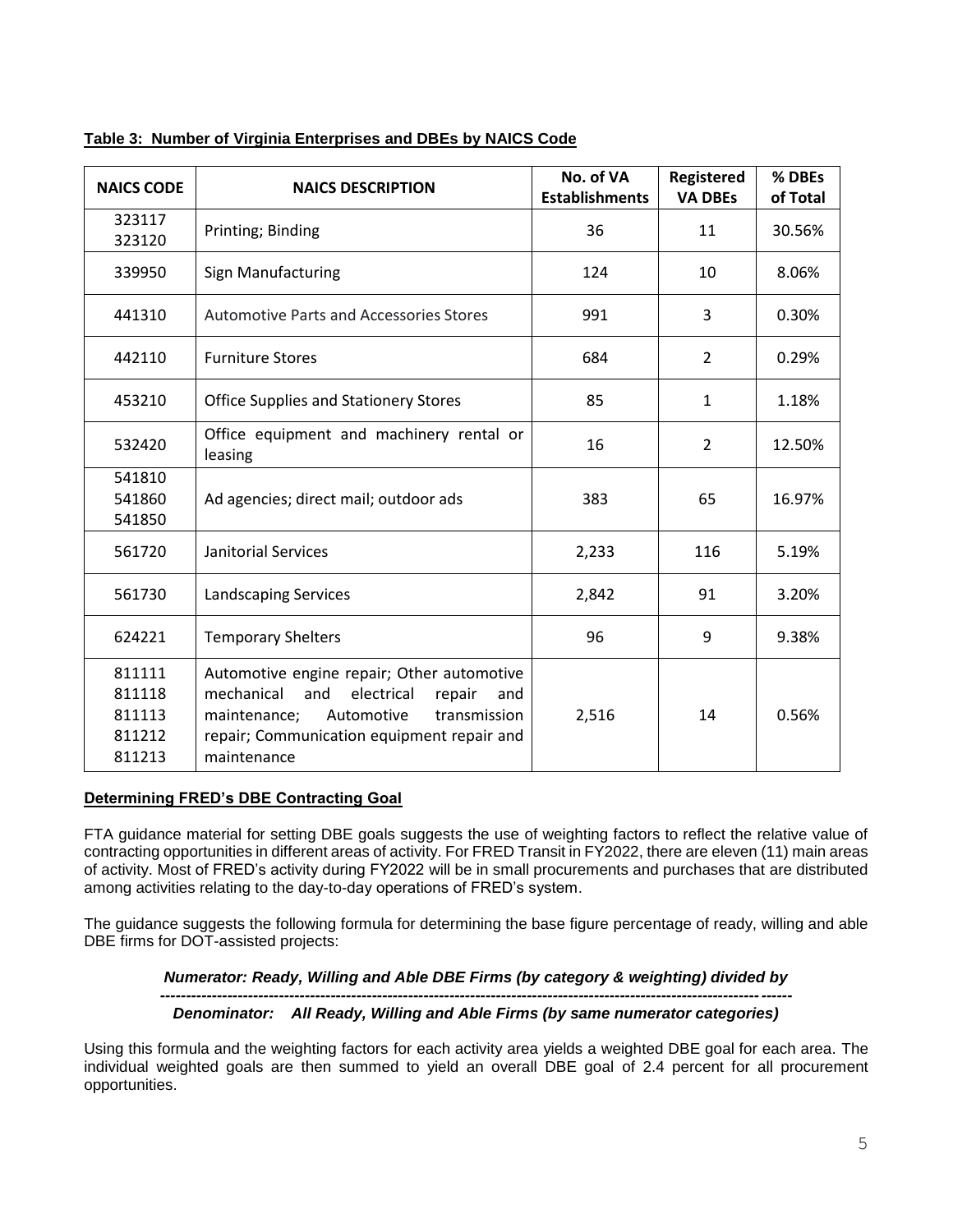The sum of the weighted DBE goals is shown in Table 4 below.

| <b>NAICS</b>                                   | No. of VA             | <b>Registered VA</b> | % DBEs of Total       | <b>Opportunity</b> | <b>Weighted DBE</b> |
|------------------------------------------------|-----------------------|----------------------|-----------------------|--------------------|---------------------|
| <b>CODES</b>                                   | <b>Establishments</b> | <b>DBEs</b>          | <b>Establishments</b> | Weight             | Goal                |
| 323117<br>323120                               | 36                    | 11                   | 30.56%                | 2.13%              | 0.65%               |
| 339950                                         | 124                   | 10                   | 8.06%                 | 3.86%              | 0.31%               |
| 441310                                         | 991                   | 3                    | 0.30%                 | 62.39%             | 0.19%               |
| 442110                                         | 684                   | $\overline{2}$       | 0.29%                 | 2.84%              | 0.01%               |
| 453210                                         | 85                    | $\mathbf{1}$         | 1.18%                 | 2.13%              | 0.03%               |
| 532420                                         | 16                    | $\overline{2}$       | 12.50%                | 0.28%              | 0.04%               |
| 541810<br>541860<br>541850                     | 383                   | 65                   | 16.97%                | 4.96%              | 0.84%               |
| 561720                                         | 2,233                 | 116                  | 5.19%                 | 2.84%              | 0.15%               |
| 561730                                         | 2,842                 | 91                   | 3.20%                 | 0.85%              | 0.03%               |
| 624221                                         | 96                    | 9                    | 9.38%                 | 2.84%              | 0.27%               |
| 811111<br>811118<br>811113<br>811212<br>811213 | 2,516                 | 14                   | 0.56%                 | 14.89%             | 0.08%               |

**Table 4: Calculation of DBE Weighted Goal**

# **Total Weighted DBE Goal 2.40%**

Based on our estimate of contracting opportunities for all activities, we do not believe that our contracting opportunities will be significantly different in FY2023 and FY2024. FRED will review the estimated values of our contracting opportunities each of those years and will propose adjustments to the goals as required by regulation.

#### **Race-Neutral vs Race-Conscious Goal**

Section 26.51 requires that agencies "must meet the maximum feasible portion of [their] overall goal by using raceneutral means…." FRED proposes to use race neutral measures to achieve 100 percent of its DBE goal. While FRED has been challenged to meet its DBE goals in the past, FRED was able to meet its goal in FY2020 and has improved its management of the DBE program, improving the likelihood of being able to meet its goal for FY22-24. FRED will monitor its use of DBE's and may, if it consistently falls short of meeting its goal, apply a DBE contract goal to individual contract(s). FRED will review DBE participation in its procurements over the course of the year to determine whether race-conscious means may be required in subsequent years.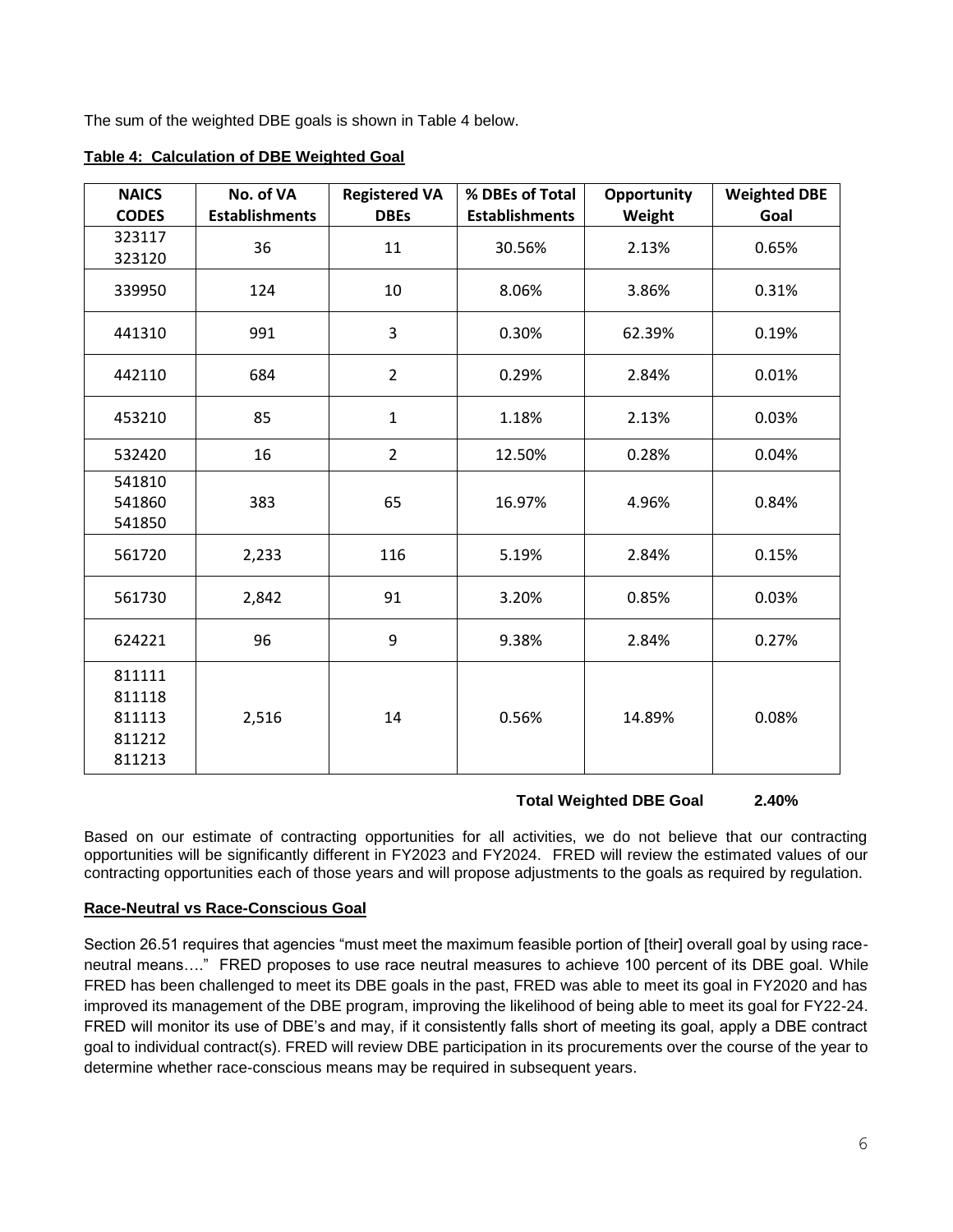#### **Consideration of Adjustments to the DBE Goal**

Section 26.45(d) requires FRED to consider any evidence available in its jurisdiction that indicates a possible need to adjust the base figure. Regarding the different types of evidence cited in the regulation, FRED observes:

- While FRED has had difficulty in meeting its goal over time, FRED was able to meet its goal in FY20, indicating that the basic goalsetting methodology yields an attainable goal without the need to make adjustments; there is no basis for finding that the base figure is significantly over or under what our analysis indicates should be achievable.
- No disparity studies have been performed in the jurisdiction; hence, there is no information that supports making an adjustment to FRED's base figure on this basis.
- FRED's goal is its own and not the goal of another recipient in the region; hence, there is no need to consider adjusting the goal on that basis.
- FRED is aware of no statistical studies or other information that would suggest that DBEs receive disparate treatment that adversely affects their ability to compete for FRED business.

Consequently, FRED concludes that its base figure represents an accurate and reasonable DBE goal without the need for adjustment.

#### **PROCESS**

On June 19, 2021, FRED will post a notice of the proposed overall DBE goal with the area's leading newspaper, The Free Lance-Star, informing the public of the goal and its rationale. The goal and this analysis will be available for public inspection during normal business hours at FRED offices for a period of 30 days. The goal is posted on FRED's and the City of Fredericksburg's website. Public comment will be accepted for 30 days from the date of the notice. FRED will host a virtual public meeting on June 28, 2021 at 9:00 am to discuss its goal. This will be a GoToMeeting, which can be joined by using the following address: https://global.gotomeeting.com/join/268913885 or by phone: (312) 757-3121 and enter Access Code: 268-913-885. If assistance is needed, please contact Ms. Sullivan by email or at 540.372.1222 x705.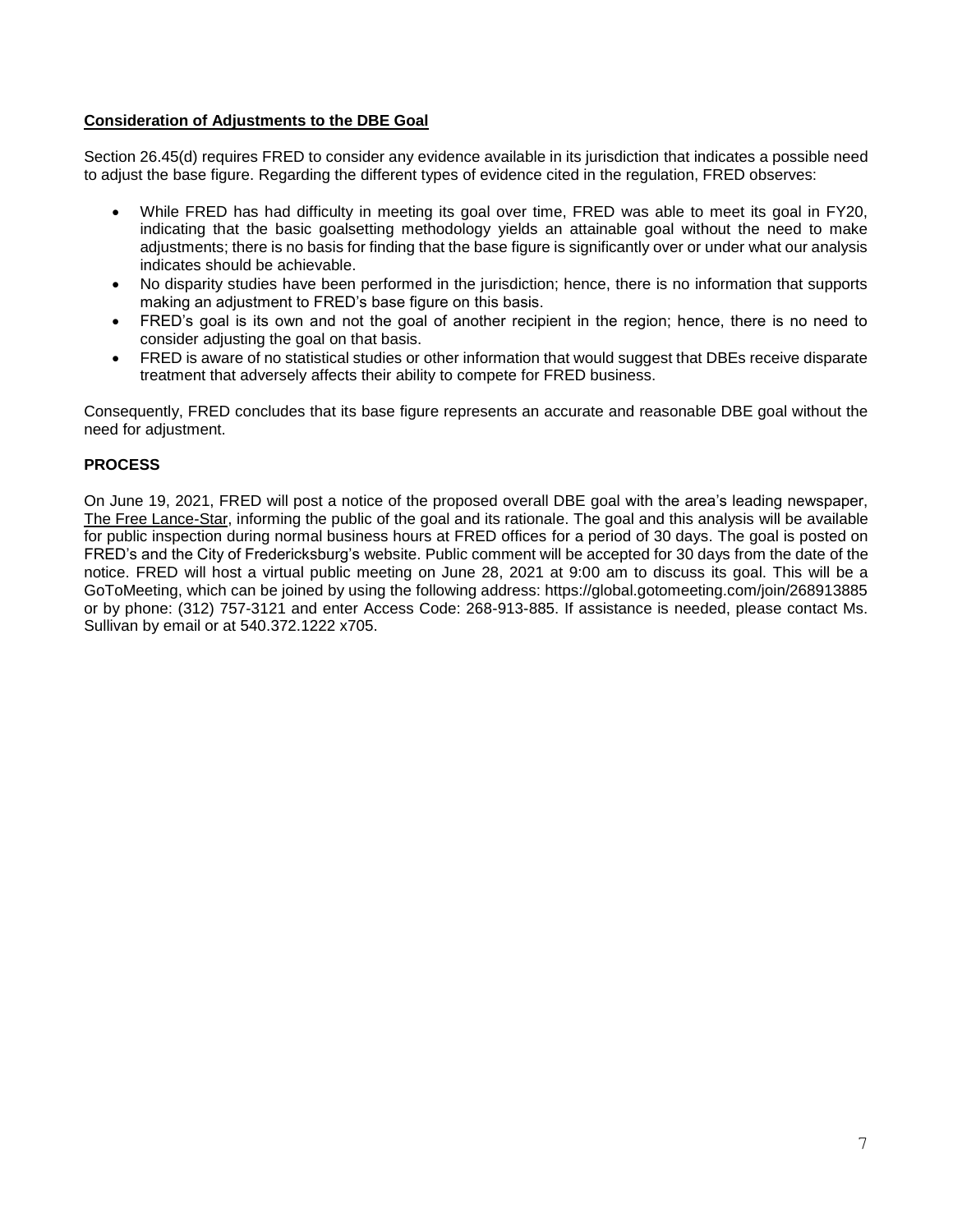APPENDIX A DBE Notice in The Free-Lance Star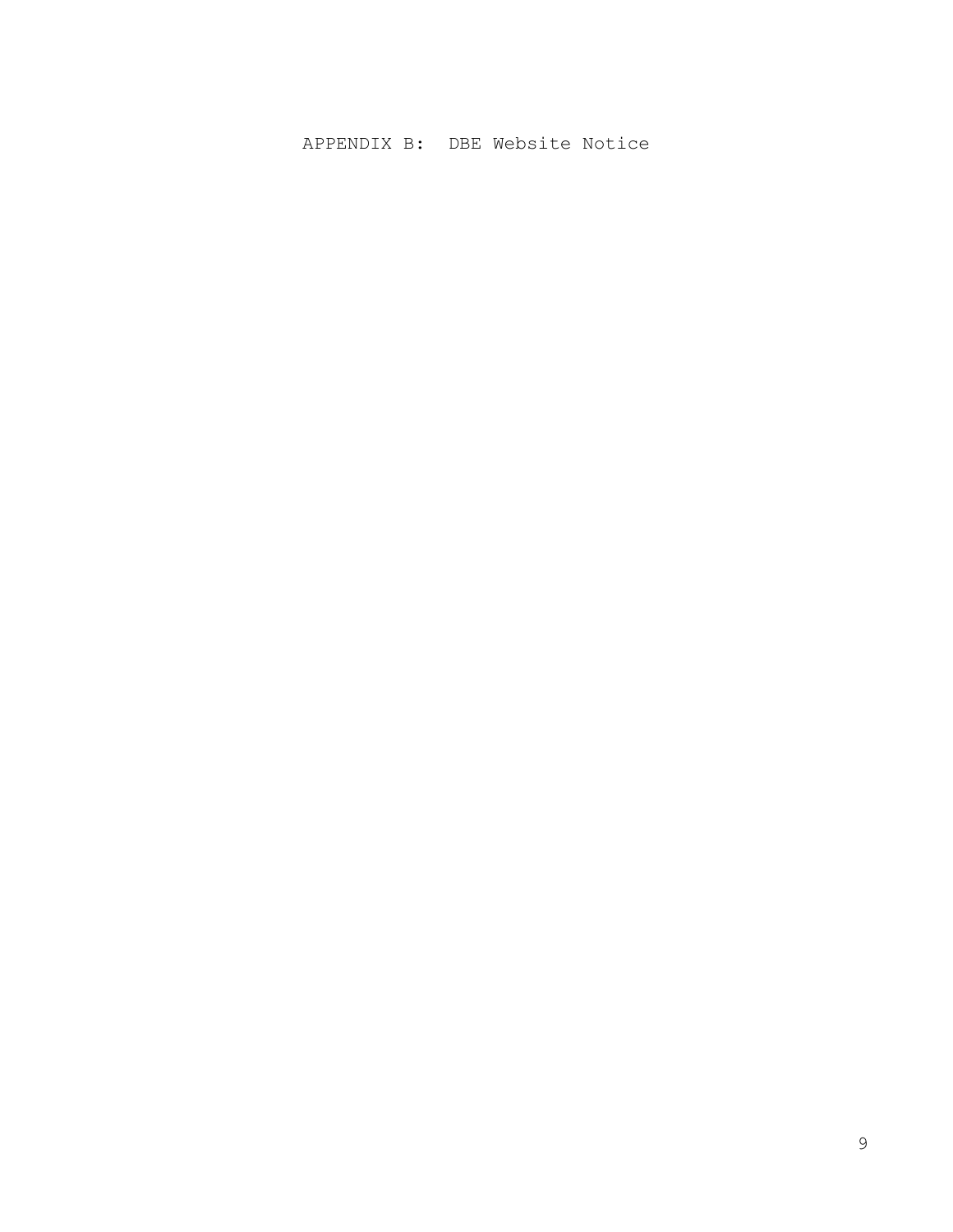# APPENDIX C: Posting of DBE Virtual Meeting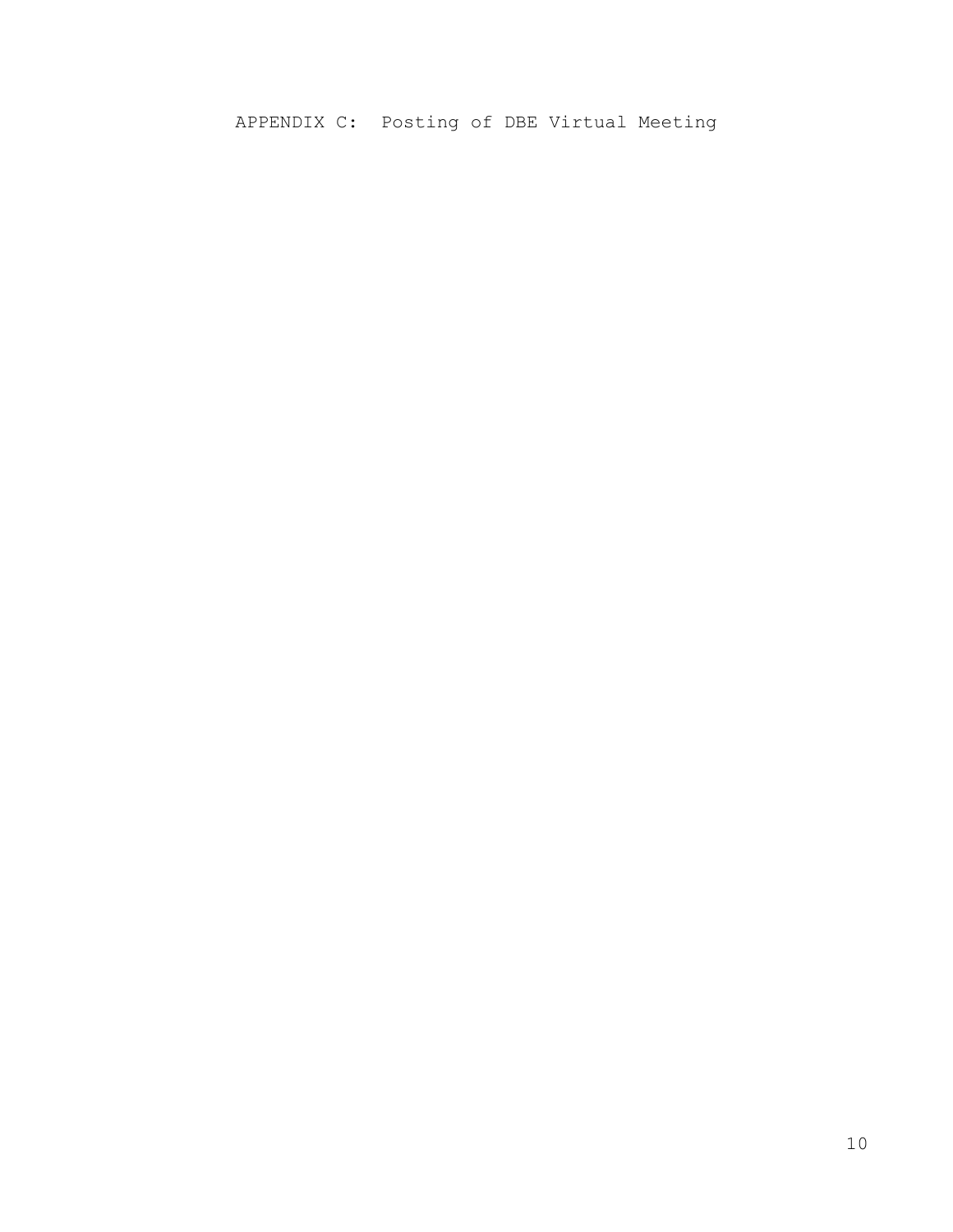APPENDIX D: DBE Goal Attendee Sheet